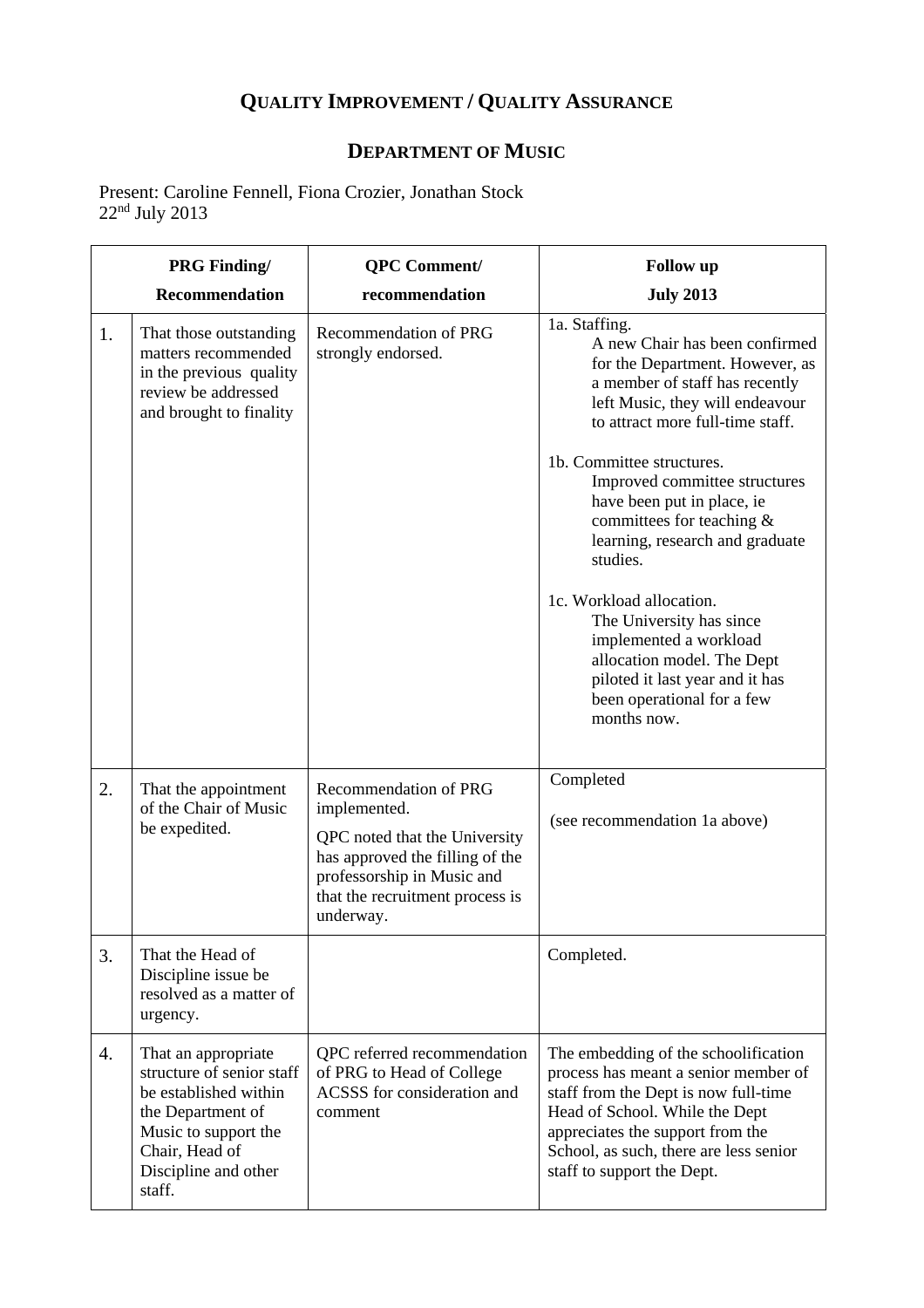|    | <b>PRG Finding/</b>                                                                                                                                                                                                                                                                                                                   | <b>QPC</b> Comment/                                                                                                                                                                                                                                                                                                    | <b>Follow</b> up                                                                                                                                                                                                     |
|----|---------------------------------------------------------------------------------------------------------------------------------------------------------------------------------------------------------------------------------------------------------------------------------------------------------------------------------------|------------------------------------------------------------------------------------------------------------------------------------------------------------------------------------------------------------------------------------------------------------------------------------------------------------------------|----------------------------------------------------------------------------------------------------------------------------------------------------------------------------------------------------------------------|
|    | <b>Recommendation</b>                                                                                                                                                                                                                                                                                                                 | recommendation                                                                                                                                                                                                                                                                                                         | <b>July 2013</b>                                                                                                                                                                                                     |
| 5. | That any vacancies at<br>Senior Lecturer level<br>at that might result<br>from the appointment<br>of the Chair and Head<br>of Discipline ought to<br>be filled at that level.                                                                                                                                                         | QPC referred recommendation<br>of PRG to Head of College<br>ACSSS for consideration and<br>comment, noting the<br>restrictions of the Employment<br>control Framework operating<br>in the public sector presently.                                                                                                     | Ongoing.<br>The Dept strongly endeavours to fill its<br>current vacancies.                                                                                                                                           |
| 6. | That the Department<br>adopt a strategic<br>approach to its<br>engagement with the<br>College and University<br>at various levels.                                                                                                                                                                                                    | Recommendation of PRG<br>strongly endorsed.<br>Response of Department and<br>the evidence of active<br>engagement welcomed by<br><b>QPC</b>                                                                                                                                                                            | Ongoing<br>The Department of Music recognises<br>the importance of adopting a strategic<br>approach to its engagement with the<br>College and University. The<br>Department is currently taking such an<br>approach. |
| 7. | That the Department<br>re-draft its mission<br>statement and set of<br>operating objectives so<br>that that they are more<br>closely aligned with<br>the strategic plan of<br>the College of Arts,<br>Celtic Studies and<br>Social Sciences, the<br>Strategic Plan of the<br>University and<br>national cultural and<br>arts policies | Recommendation of PRG<br>strongly endorsed.<br>The QPC noted the regional<br>context in which the<br>Department is sited and<br>commented on the need to<br>recognise that there is another<br>School of Music in Cork and<br>that it is important to<br>distinguish the two Schools in<br>terms of mission and goals. | Completed.                                                                                                                                                                                                           |
| 8. | That, in re-drafting its<br>mission statement and<br>objectives, the<br>Department focus on<br>its 'Unique Selling<br>Points', its brand<br>values and a clear set<br>of strategic priorities<br>that have a regional,<br>national and<br>international horizon.                                                                      | Recommendation of PRG<br>strongly endorsed.                                                                                                                                                                                                                                                                            | Completed                                                                                                                                                                                                            |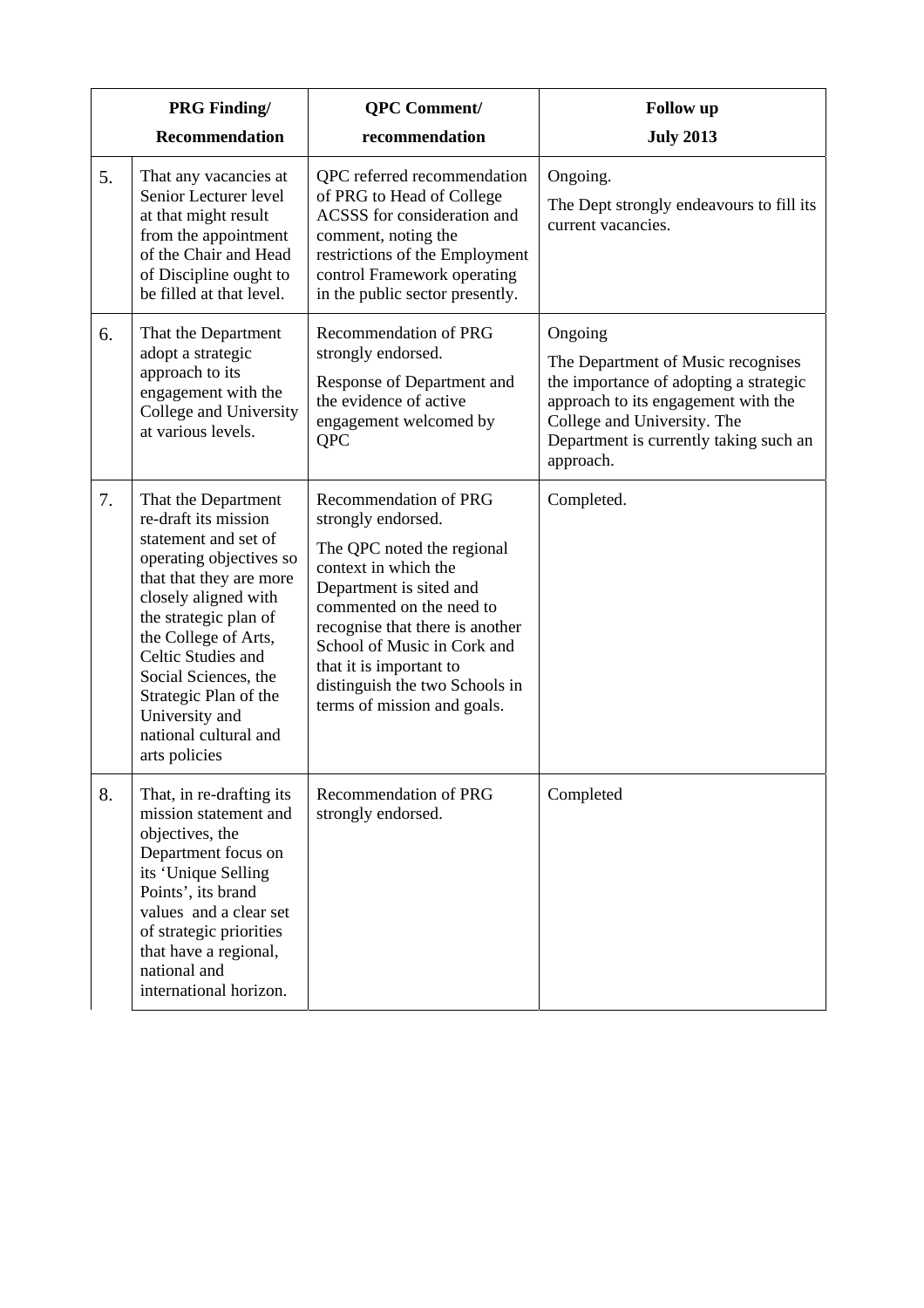|     | <b>PRG Finding/</b>                                                                                                                                                                                                                                                                                                                                                                                                                                                                                                                        | <b>QPC</b> Comment/                                                                                                                                                                                                                                                                                                                   | <b>Follow</b> up |
|-----|--------------------------------------------------------------------------------------------------------------------------------------------------------------------------------------------------------------------------------------------------------------------------------------------------------------------------------------------------------------------------------------------------------------------------------------------------------------------------------------------------------------------------------------------|---------------------------------------------------------------------------------------------------------------------------------------------------------------------------------------------------------------------------------------------------------------------------------------------------------------------------------------|------------------|
|     | Recommendation                                                                                                                                                                                                                                                                                                                                                                                                                                                                                                                             | recommendation                                                                                                                                                                                                                                                                                                                        | <b>July 2013</b> |
| 9.  | That all academic staff<br>in the department<br>individually and<br>collectively take<br>responsibility- at the<br>highest level – for<br>advocating for and<br>articulating the<br>abilities, capacity and<br>potential of the Music<br>Department among<br>other departments,<br>disciplines, schools<br>colleges and other<br>University entities                                                                                                                                                                                       | Recommendation of PRG<br>strongly endorsed.                                                                                                                                                                                                                                                                                           | Completed        |
| 10. | That the Vice<br>Presidential Offices of<br>Research and<br>Innovation, of<br>Teaching and<br>Learning, and of the<br>Student Experience,<br>together with the Head<br>of College, make a<br>joint response to the<br>recommendations set<br>out in this review and<br>bring forward<br>proposals for<br>addressing those issues<br>that within their remit<br>with a particular<br>emphasis on<br>recognising and<br>enhancing the role of<br>the Music Department<br>in promoting the<br>University both<br>regionally and<br>worldwide. | The QPC endorsed this<br>recommendation and referred<br>it to the Head of College<br>ACSSS, noting that the role of<br>the activities of the staff and<br>students of the Department of<br>Music is important in the<br>defining of the brand that is<br>UCC. Music is central to the<br>vision of the 'Irish Identities'<br>project. | Completed.       |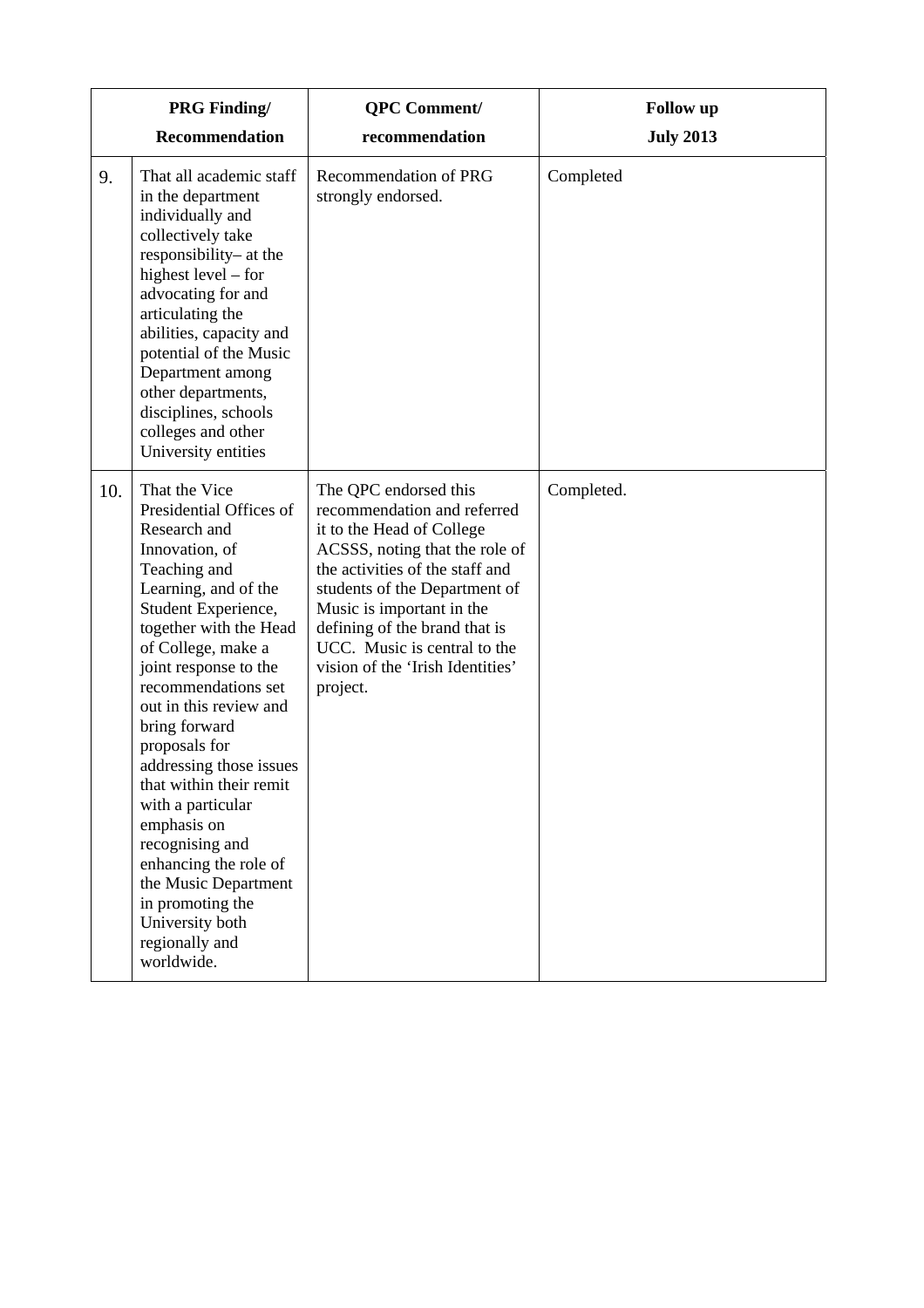|     | <b>PRG Finding/</b><br><b>Recommendation</b>                                                                                                                                                                                                                                                                                                                                                                | <b>QPC</b> Comment/<br>recommendation                                                                                                                                                                          | <b>Follow</b> up<br><b>July 2013</b>                                                   |
|-----|-------------------------------------------------------------------------------------------------------------------------------------------------------------------------------------------------------------------------------------------------------------------------------------------------------------------------------------------------------------------------------------------------------------|----------------------------------------------------------------------------------------------------------------------------------------------------------------------------------------------------------------|----------------------------------------------------------------------------------------|
| 11. | That a full-time Events<br>Organizer /<br>Communications<br>officer be appointed to<br>help plan, organise and<br>facilitate the schools<br>ambitious programme<br>of events.<br>Consideration could be<br>given to making this<br>appointment at a<br>strategic level within<br>the School of Music &<br>Theatre, or at College<br>level, in conjunction<br>with the priorities of<br>the Head of College. | Referred to Head CACSSS<br>QPC noted the financial<br>restrictions and employment<br>restrictions imposed on the<br>University currently by<br>government. QPC queried<br>could this post be self-<br>funding? | Due to financial restrictions, an Events<br>Officer has not been appointed.            |
| 12. | That the revised<br>mission statement and<br>objectives (see<br>recommendation 8<br>above) be<br>communicated at all<br>appropriate levels<br>including promotional<br>material, the<br>departmental website,<br>College website and<br><b>UCC</b> International<br>Students Office.                                                                                                                        | Recommendation of PRG<br>endorsed.                                                                                                                                                                             | Completed.<br>The mission statement is displayed<br>prominently on the Dept. web-site. |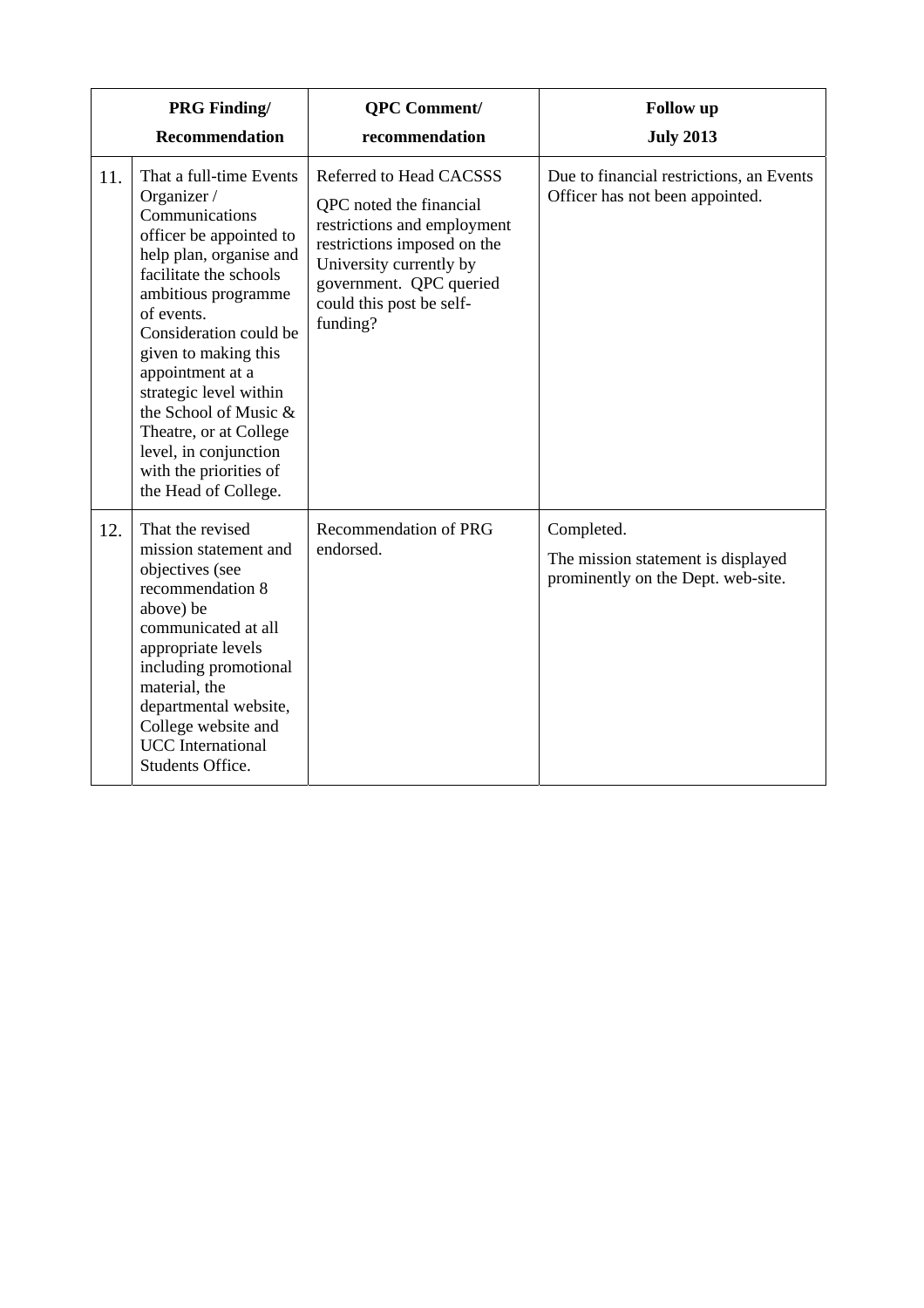|     | <b>PRG</b> Finding/                                                                                                                                                                                                                                                                                                                                                                                                                                                                                                                        | <b>QPC</b> Comment/                                                                                         | <b>Follow</b> up                                                                                            |
|-----|--------------------------------------------------------------------------------------------------------------------------------------------------------------------------------------------------------------------------------------------------------------------------------------------------------------------------------------------------------------------------------------------------------------------------------------------------------------------------------------------------------------------------------------------|-------------------------------------------------------------------------------------------------------------|-------------------------------------------------------------------------------------------------------------|
|     | Recommendation                                                                                                                                                                                                                                                                                                                                                                                                                                                                                                                             | recommendation                                                                                              | <b>July 2013</b>                                                                                            |
| 13. | That, in accordance<br>with the governance<br>issues mentioned<br>above, the Department<br>develops a more<br>focused and strategic<br>approach to advocacy<br>within the University<br>community and to<br>influencing other<br>schools, decision<br>makers, disciplines<br>and units both in terms<br>of enhancing the<br>departmental profile at<br>the highest levels and<br>in terms of a broad<br>outreach for joint or<br>interdisciplinary<br>research, teaching and<br>practice with peer<br>units and individuals<br>within UCC. | Recommendation of PRG<br>endorsed.<br>QPC welcomed the positive<br>response of Department                   | Ongoing.                                                                                                    |
| 14. | That the Head of<br>School and key senior<br>staff communicate<br>more strategically and<br>more regularly<br>with decision makers<br>at all levels of<br>University structures<br>and that staff<br>participate where<br>possible on all key<br>working groups and<br>assembly meetings at<br>School, College and<br>University level.                                                                                                                                                                                                    | Recommendation of PRG<br>endorsed.<br>QPC welcomed the positive<br>response and engagement of<br>Department | Ongoing.<br>The Dept supports this<br>recommendation and has made<br>significant progress in this regard    |
| 15. | That consideration be<br>given to making staff<br>meetings more<br>efficient and<br>businesslike, i.e. as a<br>decision making forum<br>rather than a debating /<br>discussion forum and<br>that substantive and<br>detailed matters be<br>dealt with at<br>committee level.                                                                                                                                                                                                                                                               | Recommendation of PRG<br>endorsed.                                                                          | Ongoing.<br>Substantive and detailed matters are<br>dealt with at staff meetings and at<br>committee level. |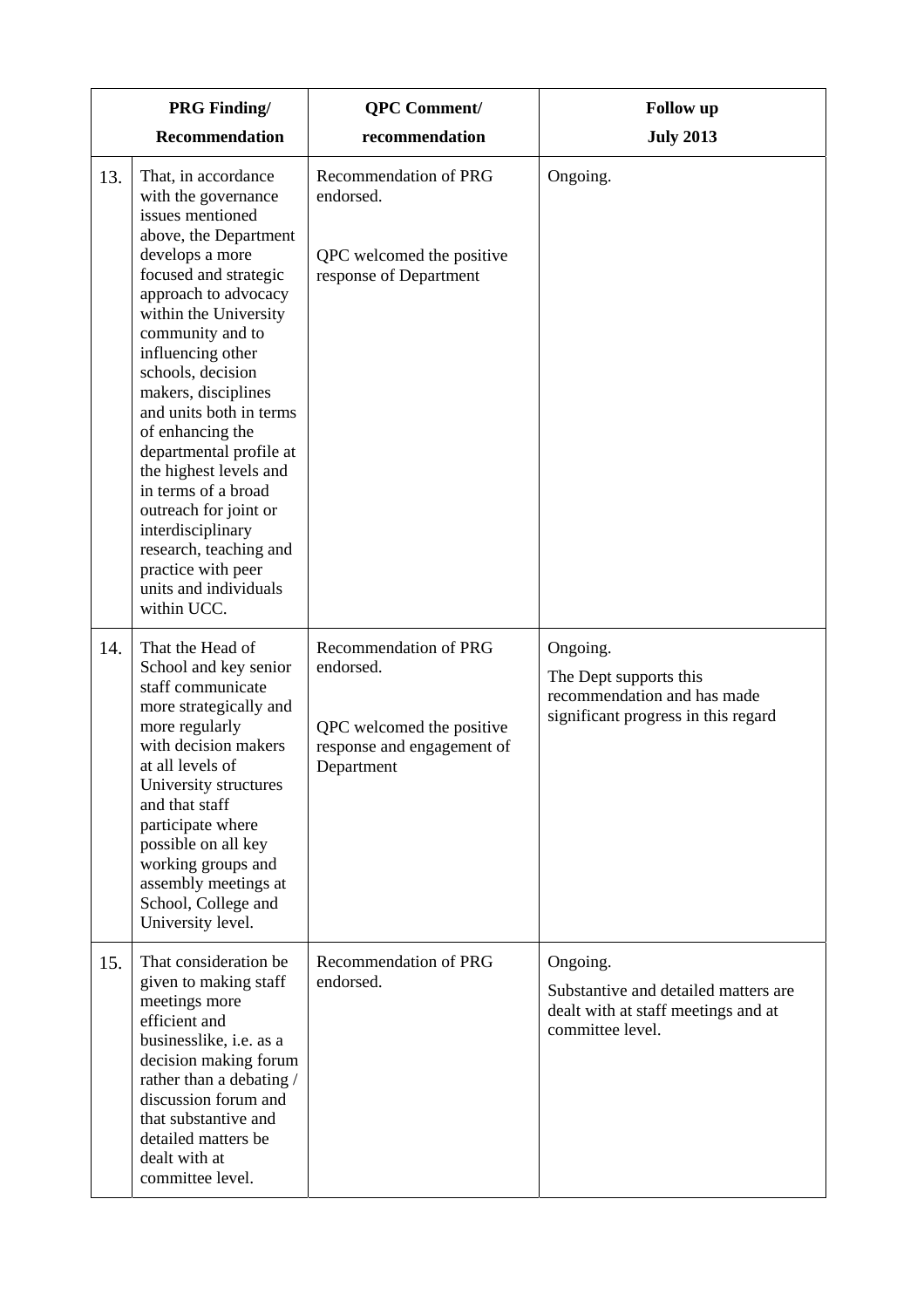|     | <b>PRG Finding/</b><br><b>Recommendation</b>                                                                                                                                                                                                                                                                                                                                                                                          | <b>QPC</b> Comment/<br>recommendation                                                                                                                                                         | <b>Follow</b> up<br><b>July 2013</b>                                                                                                                                                                                                                                              |
|-----|---------------------------------------------------------------------------------------------------------------------------------------------------------------------------------------------------------------------------------------------------------------------------------------------------------------------------------------------------------------------------------------------------------------------------------------|-----------------------------------------------------------------------------------------------------------------------------------------------------------------------------------------------|-----------------------------------------------------------------------------------------------------------------------------------------------------------------------------------------------------------------------------------------------------------------------------------|
| 16. | That a Department<br>wide system/process<br>be established to<br>analyse student<br>feedback/reviews.                                                                                                                                                                                                                                                                                                                                 | Recommendation of PRG<br>endorsed.<br>QPC noted that the University<br>is about to pilot a new student<br>module evaluation system and<br>this should help the<br>Department in its analysis. | Ongoing.<br>The Department already has a system<br>of student feedback. Currently that<br>feedback is analysed by individual<br>members of staff, as is appropriate.<br>The Department also has a staff-<br>student committee that considers<br>student views on a regular basis. |
| 17. | That the Department<br>enhance its positive<br>relationships with its<br>alumni and other<br>student and graduate<br>networks.                                                                                                                                                                                                                                                                                                        | Recommendation of PRG<br>endorsed.                                                                                                                                                            | Ongoing.                                                                                                                                                                                                                                                                          |
| 18. | That the Department<br>adopts a Workload<br><b>Allocation Model as</b><br>soon as possible, as<br>this would provide<br>clarity in terms of<br>workloads, enable<br>reconsiderations of the<br>balance and nature of<br>staff activity, and help<br>facilitate discussions<br>and negotiations with<br>the University and<br>College. This model<br>should include<br>research and should<br>precisely account for<br>administration. | Recommendation of PRG<br>endorsed.<br>UCC has developed an<br>Academic Workload<br>Allocation Model for<br>implementation in the<br>academic year 2011/12.                                    | Ongoing<br>The University has since implemented<br>a workload allocation model. The<br>Dept piloted it last year and it has been<br>operational with a few months now.                                                                                                            |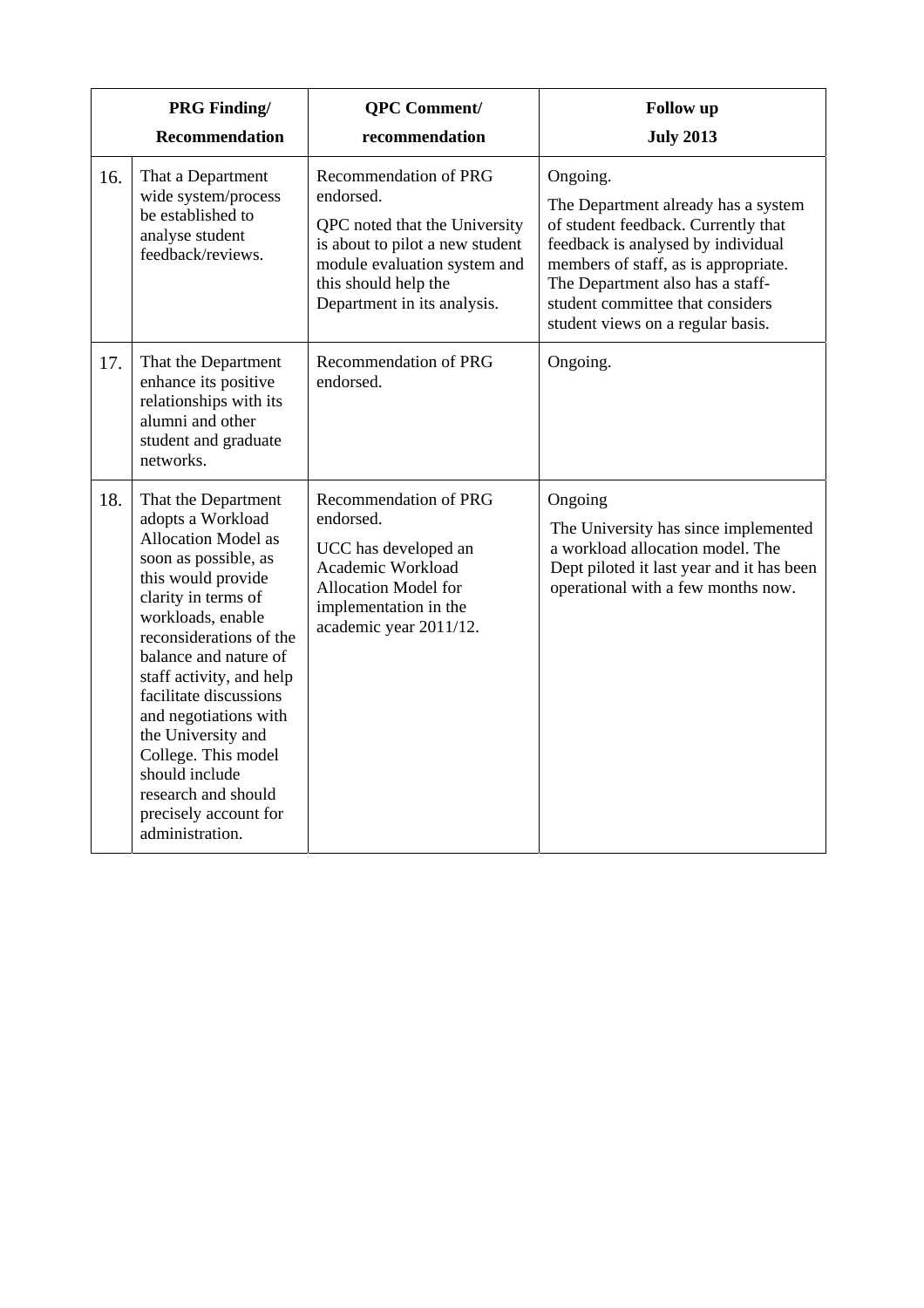|     | <b>PRG Finding/</b>                                                                                                                                                                                                                                                                                                                                                                                                                                                                                           | <b>QPC</b> Comment/                                                                                                                                                                                                                                                                                                                                                       | <b>Follow</b> up                                                                                                                                                                                   |
|-----|---------------------------------------------------------------------------------------------------------------------------------------------------------------------------------------------------------------------------------------------------------------------------------------------------------------------------------------------------------------------------------------------------------------------------------------------------------------------------------------------------------------|---------------------------------------------------------------------------------------------------------------------------------------------------------------------------------------------------------------------------------------------------------------------------------------------------------------------------------------------------------------------------|----------------------------------------------------------------------------------------------------------------------------------------------------------------------------------------------------|
|     | Recommendation                                                                                                                                                                                                                                                                                                                                                                                                                                                                                                | recommendation                                                                                                                                                                                                                                                                                                                                                            | <b>July 2013</b>                                                                                                                                                                                   |
| 19. | That the College and<br>University prioritise<br>additional senior<br>appointments within<br>Music, beyond the<br>Chair of Music and<br>Head of Discipline. It<br>is the understanding of<br>the Peer Review<br>Group that strategic<br>appointments can be<br>made even within the<br>current restrictions<br>imposed by<br>Government, and it is<br>recommended that this<br>be considered as an<br>urgency requirement in<br>order to secure the<br>longer term viability of<br>the Department of<br>Music | QPC noted that a<br>Professorship in Music has<br>been advertised and is in the<br>process of recruitment.<br>Other matters relating to<br>appointments have been<br>referred for the attention of the<br>Head of College ACSSS in the<br>first instance. The Department<br>is encouraged to engage<br>proactively with the Head of<br>College ACSSS on these<br>matters. | Ongoing.<br>The Dept continues to engage with the<br>Head of College ACSSS on this<br>matter.                                                                                                      |
| 20. | That the Department<br>reconsiders the number<br>of joint honours<br>combinations being<br>offered at<br>undergraduate level<br>with a mind to solving<br>the issues of<br>timetabling and transit<br>between the building<br>and the main campus.                                                                                                                                                                                                                                                            | Recommendation of PRG<br>endorsed.<br>The QPC noted that a 2 years<br>notice period of significant<br>changes to the programme<br>offerings is required to be<br>given to potential students.                                                                                                                                                                             | The Dept will continue to review this<br>issue.<br>The Department has taken steps to<br>improve student progression at the<br>early stage of BMus to avoid<br>difficulties later in the programme. |
| 21. | That the Department<br>reconsiders its mission<br>in terms of research<br>strengths and develops<br>programme-wide<br>learning outcomes,<br>with a mind to student<br>exit trajectories and<br>employability.                                                                                                                                                                                                                                                                                                 | Recommendation of PRG<br>strongly endorsed.                                                                                                                                                                                                                                                                                                                               | Ongoing.                                                                                                                                                                                           |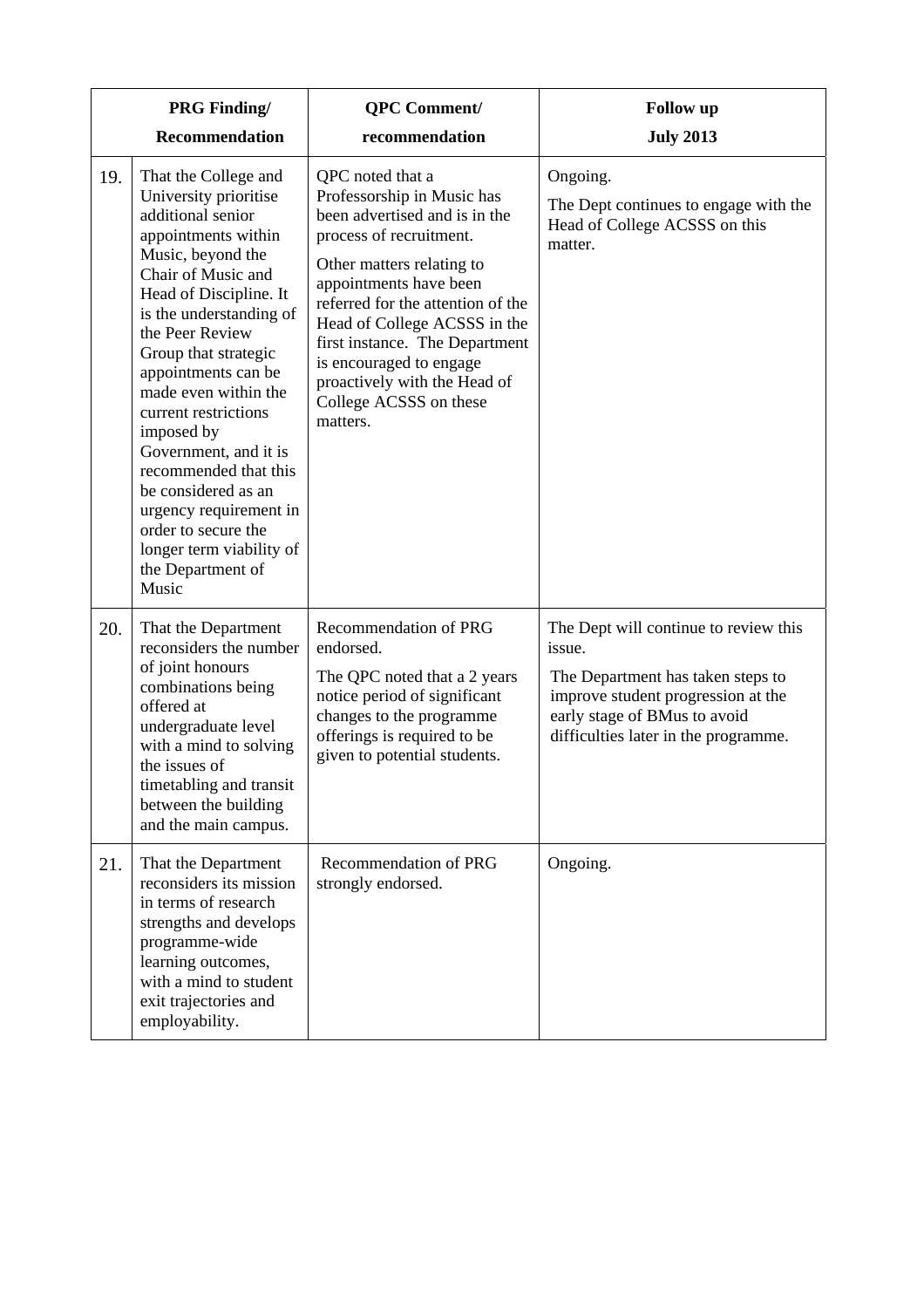|     | <b>PRG Finding/</b>                                                                       | <b>QPC Comment/</b>                                                                                                                | <b>Follow</b> up                                                                                                                                                                                                                                                                                                                                                                   |
|-----|-------------------------------------------------------------------------------------------|------------------------------------------------------------------------------------------------------------------------------------|------------------------------------------------------------------------------------------------------------------------------------------------------------------------------------------------------------------------------------------------------------------------------------------------------------------------------------------------------------------------------------|
|     | <b>Recommendation</b>                                                                     | recommendation                                                                                                                     | <b>July 2013</b>                                                                                                                                                                                                                                                                                                                                                                   |
| 22. | That a rebalancing of<br>student numbers in<br>favour of<br>postgraduates is<br>achieved. | Recommendation of PRG<br>endorsed.<br>QPC noted that this action is<br>very much in line with the<br>University's strategic goals. | The Department is actively recruiting<br>postgraduate students into its various<br>programmes: three taught MAs, HDip,<br>MPhil, PhD (including the PhD Digital<br>Arts) and the new MRes. The<br>Department is supporting the<br>introduction of the MA in Irish Studies<br>is considering the development of joint<br>postgraduate programmes with Drama<br>and Theatre Studies. |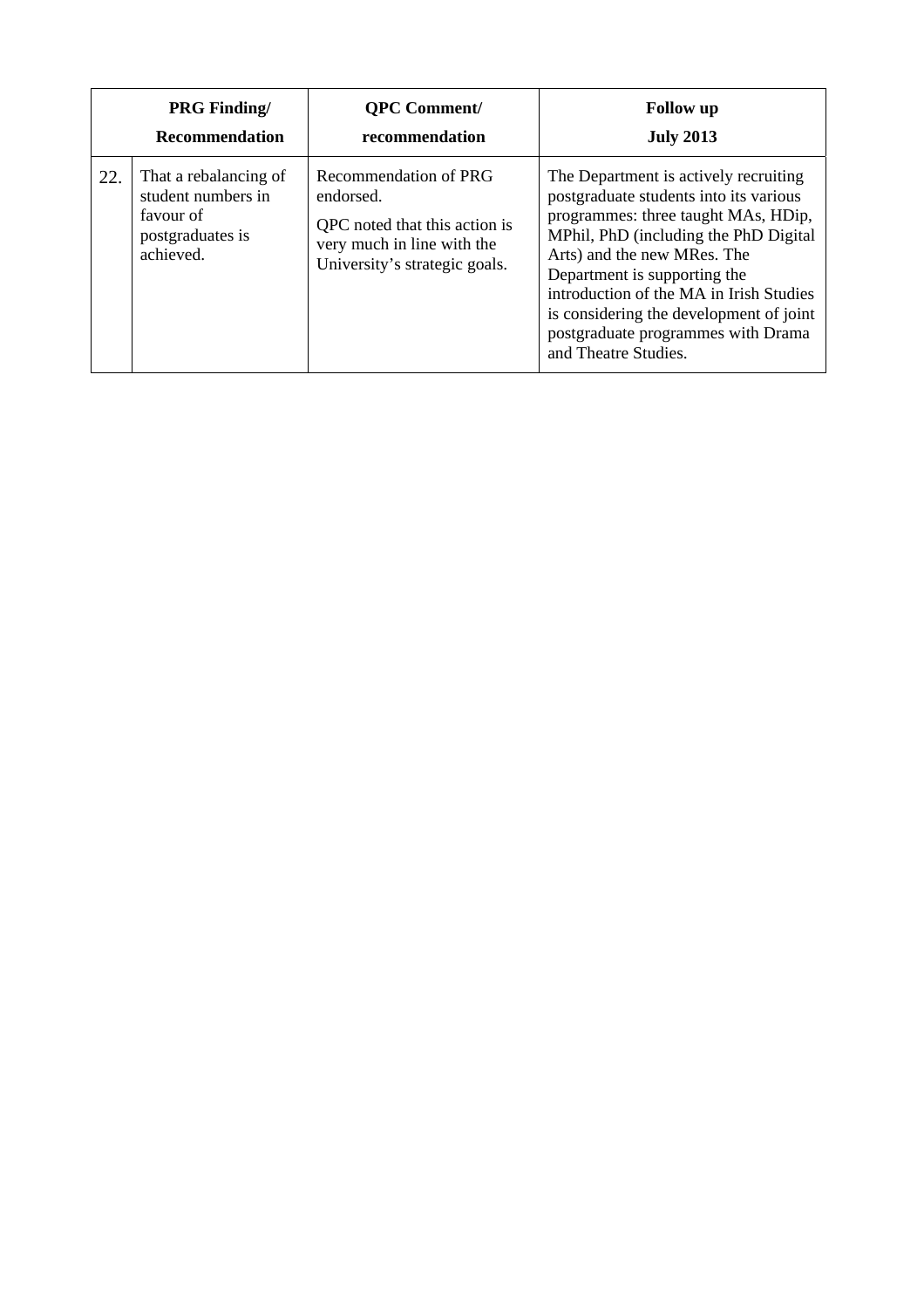|     | <b>PRG Finding/</b>                                                                                                                                                                                                                                                                                                                         | <b>QPC</b> Comment/                | <b>Follow</b> up                                                                                                                                                                                                                                                                              |
|-----|---------------------------------------------------------------------------------------------------------------------------------------------------------------------------------------------------------------------------------------------------------------------------------------------------------------------------------------------|------------------------------------|-----------------------------------------------------------------------------------------------------------------------------------------------------------------------------------------------------------------------------------------------------------------------------------------------|
|     | <b>Recommendation</b>                                                                                                                                                                                                                                                                                                                       | recommendation                     | <b>July 2013</b>                                                                                                                                                                                                                                                                              |
| 23. | That the Department<br>continue its process of<br>recasting the<br>curriculum and give<br>strong consideration to<br>reducing the number<br>of programmes and<br>modules with the<br>following points in<br>mind:                                                                                                                           | Recommendation of PRG<br>endorsed. | The Department considers its<br>curriculum and range of programmes<br>on an ongoing basis and seeks at all<br>times to balance the need to make<br>gains in workload, efficiencies and<br>FTE income with the need to respond<br>to University policy and maintain core<br>Department values. |
|     | Making gains<br>a.<br>in workloads,<br>efficiencies,<br>and<br>maximising<br>departmental<br>FTE income;                                                                                                                                                                                                                                    |                                    |                                                                                                                                                                                                                                                                                               |
|     | b.<br>Improving the<br>consistency of<br>quality for<br>graduates and<br>improving<br>their<br>employability;                                                                                                                                                                                                                               |                                    |                                                                                                                                                                                                                                                                                               |
|     | Creating<br>$c$ .<br>greater depth<br>through the<br>creation of a<br>stronger core<br>curriculum.<br>This might<br>take the form<br>of multiple<br>cores perhaps<br>centred around<br>research<br>strengths /<br>clusters in the<br>areas of Media<br>Theory,<br>Ethnography,<br>Cultural<br>Theory,<br>Performance<br>and<br>Composition. |                                    |                                                                                                                                                                                                                                                                                               |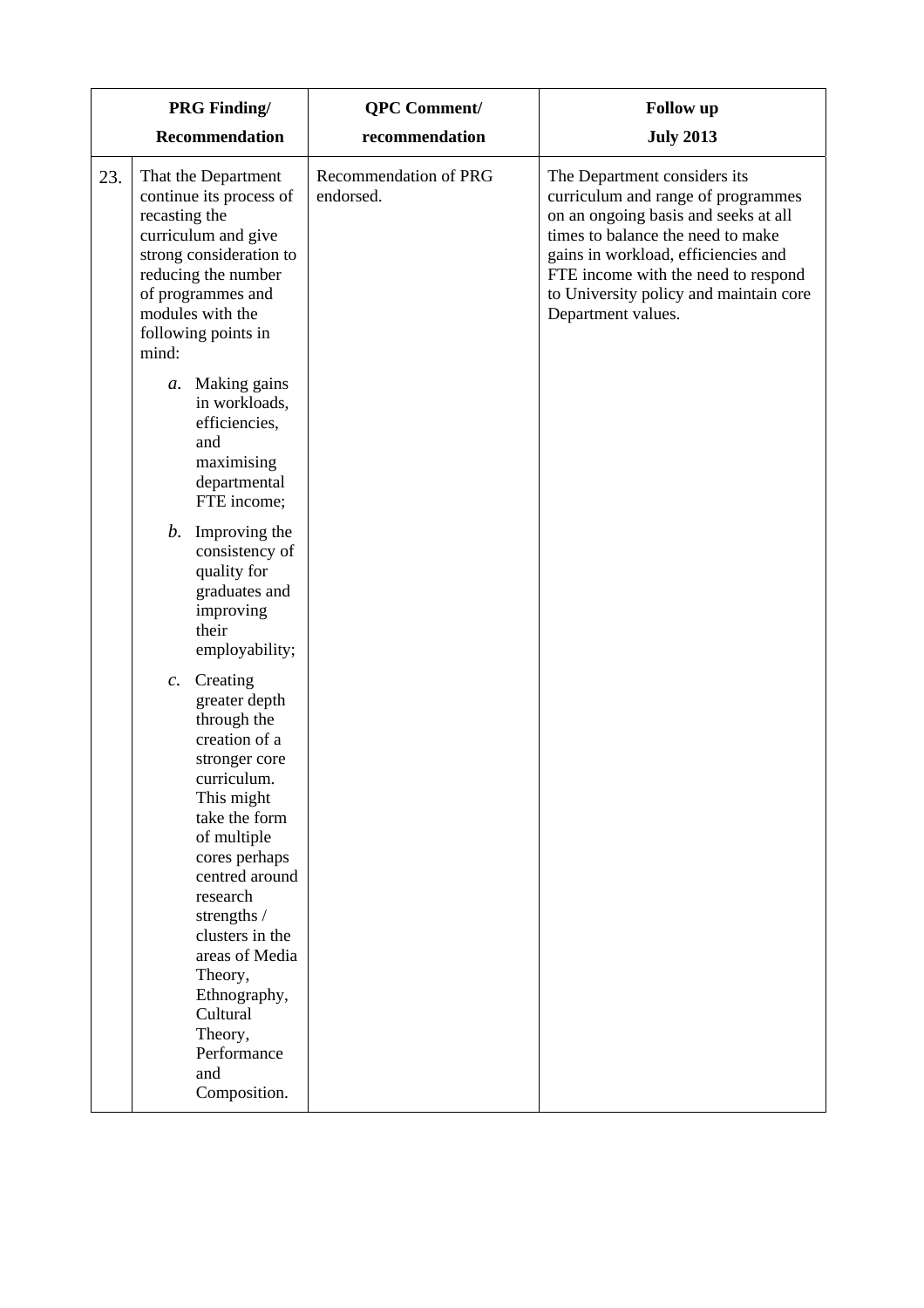|     | <b>PRG Finding/</b>                                                                                                                                                                                                                                                                                                                                                   | <b>QPC</b> Comment/                                                                                                                                                                        | <b>Follow</b> up                         |
|-----|-----------------------------------------------------------------------------------------------------------------------------------------------------------------------------------------------------------------------------------------------------------------------------------------------------------------------------------------------------------------------|--------------------------------------------------------------------------------------------------------------------------------------------------------------------------------------------|------------------------------------------|
|     | <b>Recommendation</b>                                                                                                                                                                                                                                                                                                                                                 | recommendation                                                                                                                                                                             | <b>July 2013</b>                         |
| 24. | That the Department<br>establishes clear,<br>prioritised research<br>clusters - such as those<br>noted in the SAR<br>(media theory,<br>ethnography, cultural<br>theory, performance<br>and composition) –<br>and that these be<br>articulated in the<br>reconfigured mission<br>statement and teaching<br>and learning objectives<br>recommended above.               | <b>Recommendation of PRG</b><br>endorsed.                                                                                                                                                  | Ongoing.                                 |
| 25. | That the Department<br>continues its<br>engagement with the<br>University in what has<br>been a positive initial<br>discussion about how<br>its research activities,<br>and specifically<br>practice-based<br>research activities,<br>should be evaluated<br>for purposes of<br>research assessment<br>and promotion.                                                 | Recommendation of PRG<br>endorsed.<br>QPC noted that the metrics<br>used by UCC for evaluation of<br>research in UCC do recognise<br>practice-based activities and<br>scholarly activities | Ongoing                                  |
| 26. | That the Department<br>continues to support<br>faculty in reaching<br>their full research<br>potential through the<br>inclusion of research<br>in a transparent and<br>equitable workload<br>allocation model and<br>the development of<br>support mechanisms<br>for faculty interested<br>in exploring practice-<br>based research as a<br>medium of<br>publication. | Recommendation of PRG<br>endorsed.                                                                                                                                                         | Ongoing<br>(See recommendation 18 above) |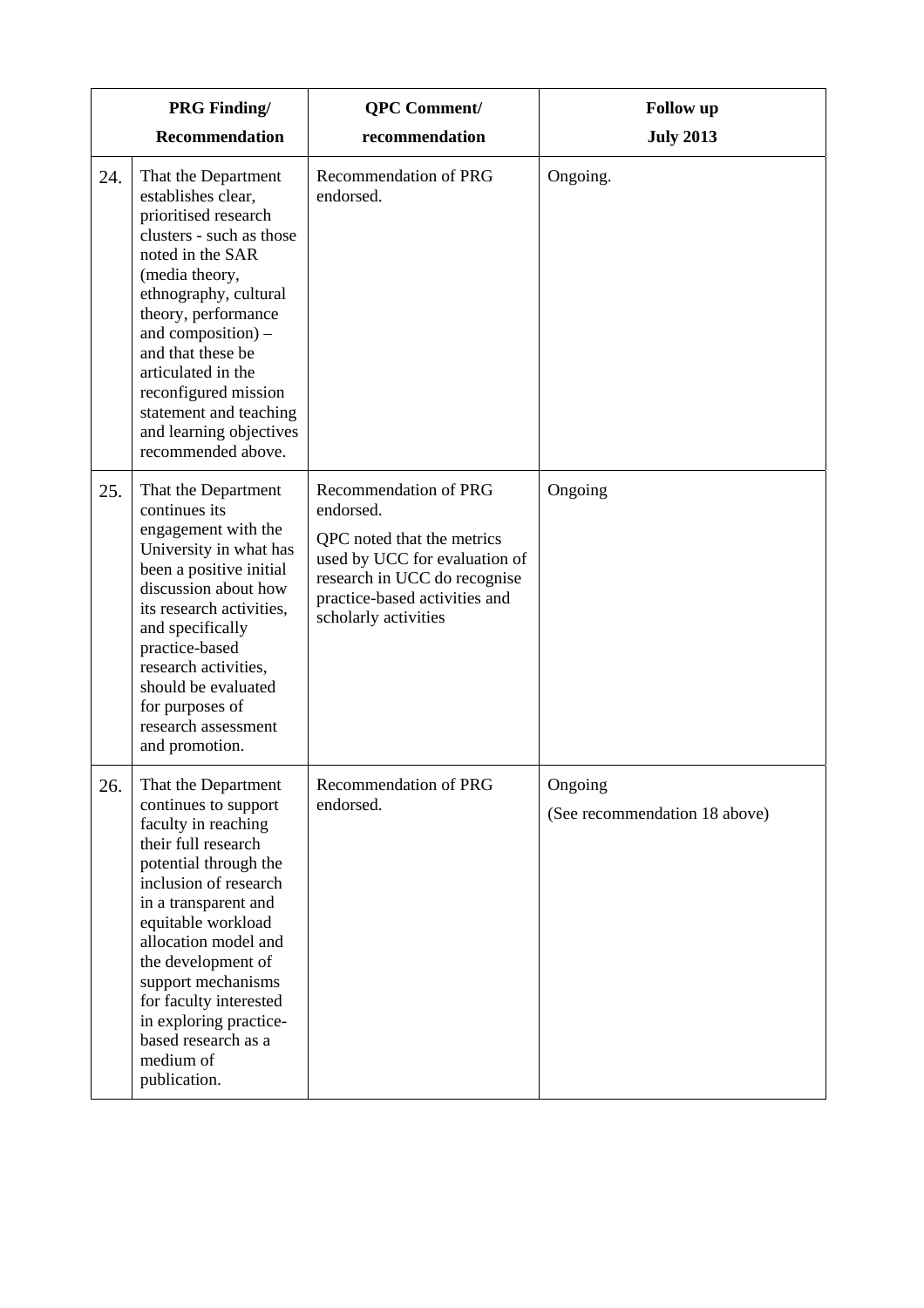|     | <b>PRG Finding/</b>                                                                                                                                                                                                                                                                                                             | <b>QPC</b> Comment/                                                                                                                                                                               | <b>Follow</b> up                                                                                                                                                                                                                                                                                                                                                                                                                                                                                                             |
|-----|---------------------------------------------------------------------------------------------------------------------------------------------------------------------------------------------------------------------------------------------------------------------------------------------------------------------------------|---------------------------------------------------------------------------------------------------------------------------------------------------------------------------------------------------|------------------------------------------------------------------------------------------------------------------------------------------------------------------------------------------------------------------------------------------------------------------------------------------------------------------------------------------------------------------------------------------------------------------------------------------------------------------------------------------------------------------------------|
|     | <b>Recommendation</b>                                                                                                                                                                                                                                                                                                           | recommendation                                                                                                                                                                                    | <b>July 2013</b>                                                                                                                                                                                                                                                                                                                                                                                                                                                                                                             |
| 27. | That the Head of<br>College and VP for<br>Research & Innovation<br>initiate a dialogue with<br>the Discipline towards<br>the establishment of<br>clearer principles for<br>assessing the entire<br>spectrum of research<br>in music                                                                                             | <b>Recommendation of PRG</b><br>endorsed.<br>QPC noted that the metrics<br>used by UCC for evaluation of<br>research in UCC do recognise<br>practice-based activities and<br>scholarly activities | Ongoing.                                                                                                                                                                                                                                                                                                                                                                                                                                                                                                                     |
| 28. | That the Department<br>explore the potential<br>for increased numbers<br>of postgraduate<br>students                                                                                                                                                                                                                            | Recommendation of PRG<br>endorsed.                                                                                                                                                                | The Dept acknowledges the difficulty<br>in attracting postgraduate students and<br>it is currently trying to establish a PhD<br>in Performance (Music) in 2015-16.<br>The Zhejiang collaboration did not<br>prove viable but a new MA proposal is<br>currently being developed within the<br>Department. The Dept wishes to<br>promote the strategy of the College's<br>Internationalisation agenda and the<br>Head of College made<br>recommendations with regards efforts<br>to continue progress with the MA<br>proposal. |
| 29. | That the College of<br>Arts, Celtic Studies<br>and Social Sciences re-<br>establishes its fund for<br>postgraduate<br>scholarships (as<br>discussed with the<br>Head of College) as a<br>matter of urgency and<br>explores means of<br>supporting academic<br>staff in attending<br>research conferences<br>and related events. | Recommendation referred to<br><b>CACSSS</b>                                                                                                                                                       | Completed.<br>PhD Scholarships have been provided<br>by the College to the School to support<br>events.                                                                                                                                                                                                                                                                                                                                                                                                                      |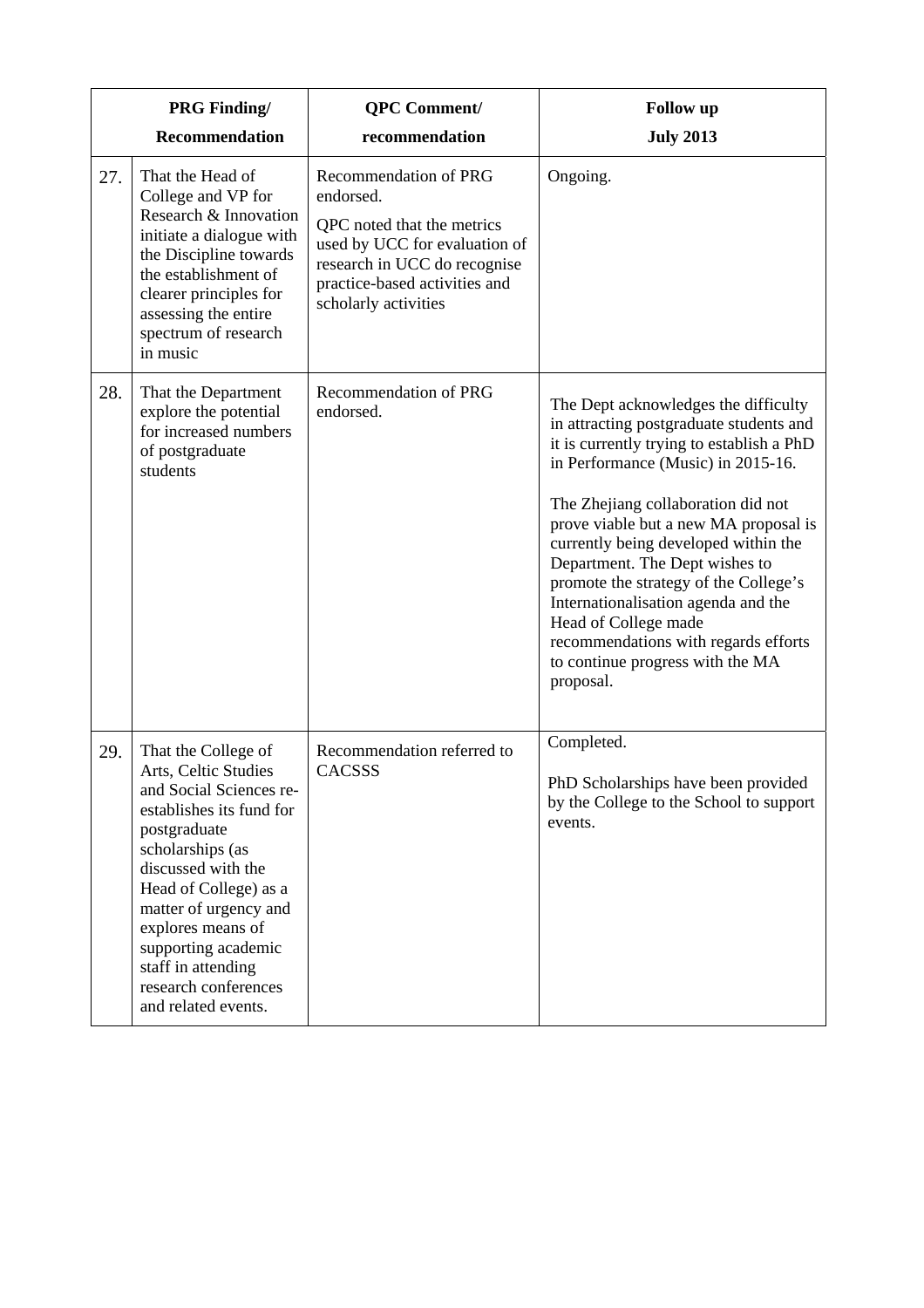|     | <b>PRG Finding/</b>                                                                                                                                                                                                                                                                                                                                                                                                                                                              | <b>QPC</b> Comment/                              | <b>Follow</b> up                                                                                                                                                                                                                                                                      |
|-----|----------------------------------------------------------------------------------------------------------------------------------------------------------------------------------------------------------------------------------------------------------------------------------------------------------------------------------------------------------------------------------------------------------------------------------------------------------------------------------|--------------------------------------------------|---------------------------------------------------------------------------------------------------------------------------------------------------------------------------------------------------------------------------------------------------------------------------------------|
|     | <b>Recommendation</b>                                                                                                                                                                                                                                                                                                                                                                                                                                                            | recommendation                                   | <b>July 2013</b>                                                                                                                                                                                                                                                                      |
| 30. | That the Department<br>initiates discussion<br>with the Head of<br>College and the Vice<br><b>President for Research</b><br>& Innovation towards<br>the articulation of a<br>research initiative<br>exploring the cultural<br>and economic impact<br>of the arts in Ireland.<br>This should be<br>explored with<br>reference to the<br>cultural events<br>coordinated by the<br>Department for the<br>public at the<br>university, city,<br>national and<br>international level. | <b>Recommendation of PRG</b><br>endorsed.        | The Dept runs the hugely success<br>Fuaim free music concert series during<br>the academic year.<br>The Dept is also involved in:<br>The Cork International Choral<br>Festival<br>The Sean O Riada Composition<br>$\bullet$<br>Competition<br>The Cork Music Education<br>Partnership |
| 31. | That the Department<br>prioritises objectives in<br>line with its budgetary<br>capacity.                                                                                                                                                                                                                                                                                                                                                                                         | Recommendation of PRG<br>strongly endorsed.      | Ongoing.                                                                                                                                                                                                                                                                              |
| 32. | That the discipline-<br>specific requirements<br>be embedded in budget<br>lines (including special<br>building requirements,<br>equipment, facilities<br>$etc.$ ).                                                                                                                                                                                                                                                                                                               | Recommendation referred to<br><b>Head CACSSS</b> | Ongoing.                                                                                                                                                                                                                                                                              |
| 33. | That the Department<br>explores options to<br>accrue the full benefits<br>of the FTE weighting<br>for the purpose of<br>income generation.                                                                                                                                                                                                                                                                                                                                       | Recommendation of PRG<br>endorsed.               | Ongoing.                                                                                                                                                                                                                                                                              |
| 34. | That the Department<br>identifies and<br>examines priorities for<br>the development of<br>initiatives to raise non-<br>exchequer funding<br>streams for the<br>ongoing development<br>of the Department.                                                                                                                                                                                                                                                                         | Recommendation of PRG<br>endorsed.               | Ongoing, primarily at School level.                                                                                                                                                                                                                                                   |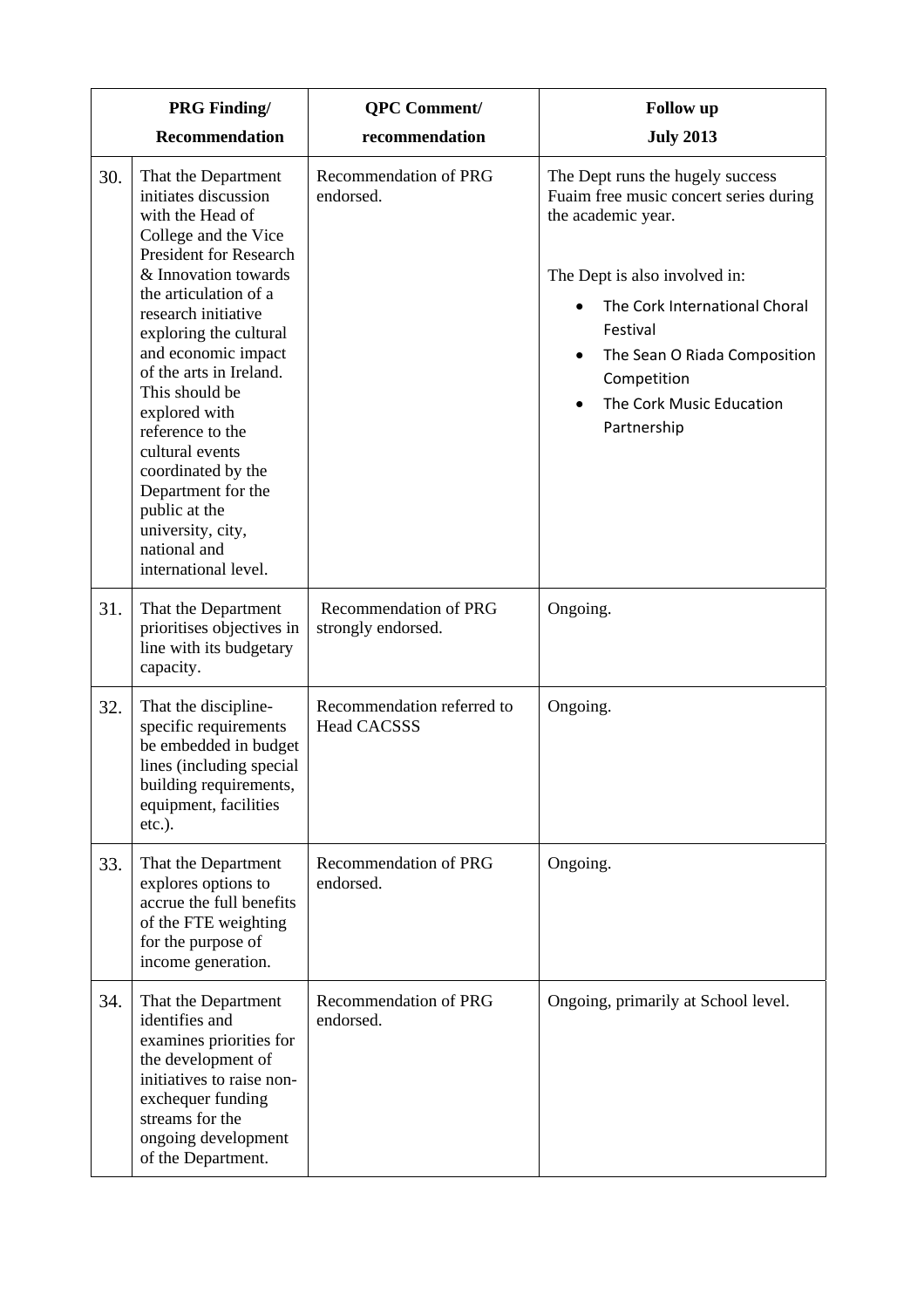| <b>PRG Finding/</b> |                                                                                                                                                                                                                                                                                     | <b>QPC</b> Comment/                                                                                                                                      | <b>Follow</b> up                                                                                                                                                                                                                                                                                                        |
|---------------------|-------------------------------------------------------------------------------------------------------------------------------------------------------------------------------------------------------------------------------------------------------------------------------------|----------------------------------------------------------------------------------------------------------------------------------------------------------|-------------------------------------------------------------------------------------------------------------------------------------------------------------------------------------------------------------------------------------------------------------------------------------------------------------------------|
|                     | <b>Recommendation</b>                                                                                                                                                                                                                                                               | recommendation                                                                                                                                           | <b>July 2013</b>                                                                                                                                                                                                                                                                                                        |
| 35.                 | That the Audits of<br>Health and Safety,<br>Disability/Access and<br>Security be carried out<br>and that the Head of<br>School, Head of<br>College and Head of<br><b>Buildings and Estates</b><br>agree a costed and<br>phased implementation<br>of the remedial works<br>required. | Recommendation of PRG<br>endorsed.<br>QPC noted that the department<br>of Music has submitted its<br>H&S report and included a<br>plan to address issues | Health & Safety and Disability/Access<br>audits were carried out. The Dept<br>continues to work with the Office of<br>Buildings & Estates with regard<br>phased repair and improvement of<br>facilities.<br>The Dept remains only partially<br>accessible to students, staff and<br>visitors who are mobility impaired. |
| 36.                 | That a budget line be<br>established by the<br>College to meet the<br>discipline-specific<br>building requirements<br>in the Music Building<br>(including sound-<br>proofing, temperature<br>and humidity control<br>in specified rooms<br>etc).                                    | Recommendation referred to<br>Head CACSSS as decisions on<br>budgets in<br>schools/departments are<br>devolved to the relevant Head<br>of College        | The Head of College has raised the<br>needs of the Dept with the Office of<br>Buildings & Estates.                                                                                                                                                                                                                      |
| 37.                 | That a schedule of<br>general repairs and<br>maintenance to be<br>prioritised, agreed,<br>budgeted for and<br>carried out.                                                                                                                                                          | Recommendation of PRG<br>endorsed.                                                                                                                       | Ongoing.<br>(See recommendation 35 above)                                                                                                                                                                                                                                                                               |
| 38.                 | That issues to do with<br>access to and from the<br>Music building<br>(including links to the<br>main University<br>campus) be resolved<br>and prioritised within<br>the University's<br>strategic plan.                                                                            | Recommendation referred to<br>Head of CACSSS to address                                                                                                  | Ongoing<br>(See recommendation $35 \& 36$ above).                                                                                                                                                                                                                                                                       |
| 39.                 | That full Wireless<br>internet access be<br>made available<br>throughout the entire<br>building as an<br>immediate priority.                                                                                                                                                        | Recommendation implemented<br>QPC commended the prompt<br>action on this<br>recommendation.                                                              | Completed.<br>This issue has been addressed and full<br>Wireless internet access is now<br>available throughout the building.                                                                                                                                                                                           |